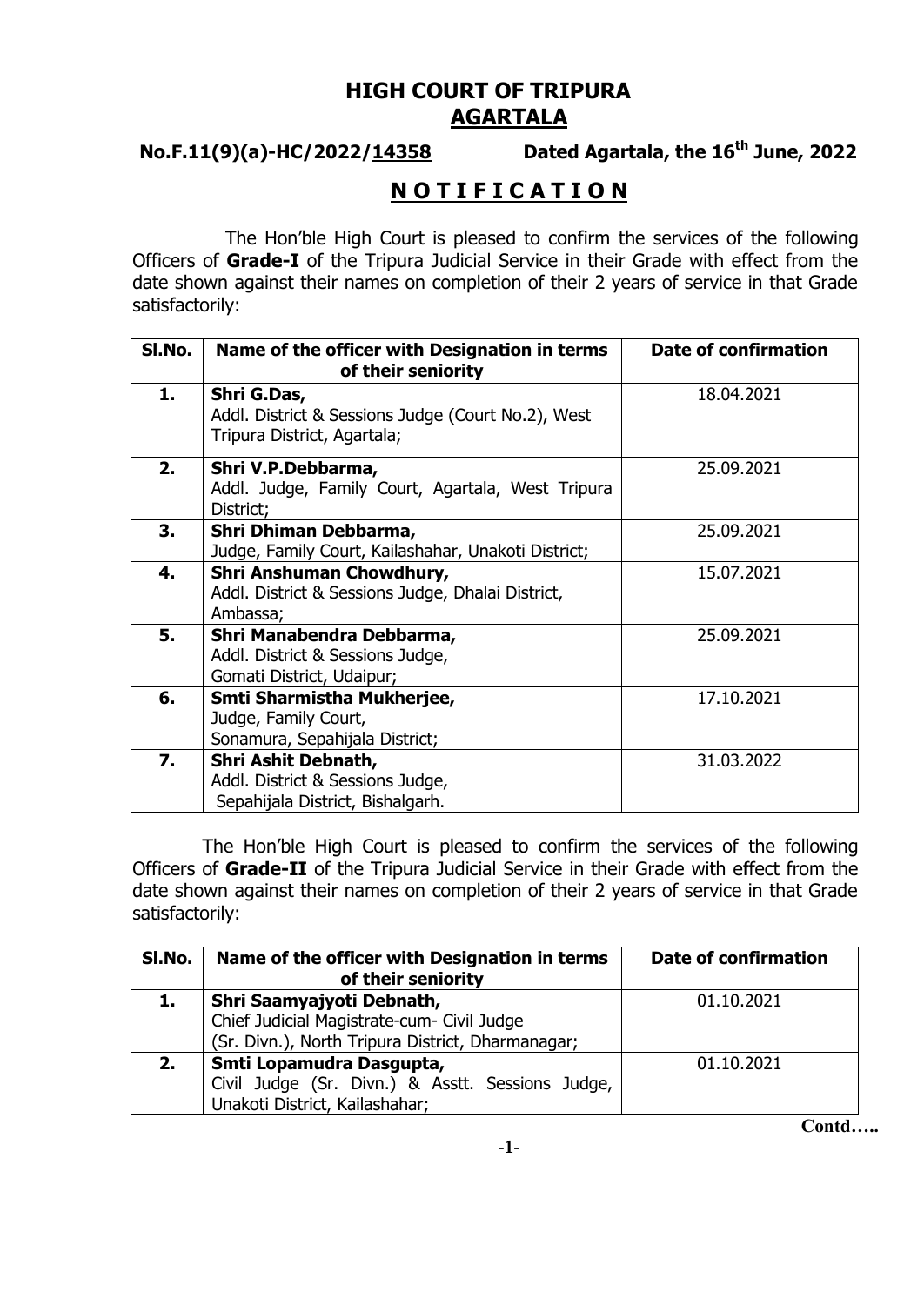| SI.No. | Name of the officer with Designation in terms<br>of their seniority                                                                | <b>Date of confirmation</b> |
|--------|------------------------------------------------------------------------------------------------------------------------------------|-----------------------------|
| 3.     | Smti Ishika Dan,<br>Principal Counsellor, Family Court, Agartala, West<br>Tripura District;                                        | 17.10.2021                  |
| 4.     | Smti Anindita Deb Ray,<br>Principal Counsellor, Family Court, Kailashahar,<br>Unakoti District;                                    | 01.10.2021                  |
| 5.     | Shri Saikat Das,<br>Chief Judicial Magistrate-cum-Civil Judge<br>(Sr. Divn.), Unakoti District, Kailashahar;                       | 01.10.2021                  |
| 6.     | <b>Smti Tanusree Debnath</b><br>Civil Judge (Sr. Divn.) & Asstt. Sessions Judge, Court<br>No.1, West Tripura District Agartala;    | 01.10.2021                  |
| 7.     | Shri Ramyangshu Shekhar Bhattacharya,<br>DLR & Deputy Secretary, Law Department,<br>Government of Tripura, Agartala;               | 01.10.2021                  |
| 8.     | Shri Dulal Kanti Sukla Das,<br>Civil Judge (Sr. Divn.)-cum-Asstt. Sessions Judge,<br>Court No.2,, West Tripura District, Agartala; | 01.10.2021                  |
| 9.     | Shri Satyajit Das,<br>Chief Judicial Magistrate-cum-Civil Judge<br>(Sr. Divn.), Dhalai District, Ambassa;                          | 01.10.2021                  |
| 10.    | Smti Jumili Debbarma,<br>Principal Counsellor, Addl. Family Court, Agartala,<br>West Tripura District;                             | 01.10.2021                  |
| 11.    | Shri Rahul Roy,<br>Civil Judge (Sr. Divn.) & Asstt. Sessions Judge,<br>Dhalai District, Ambassa;                                   | 21.03.2022                  |

The Hon'ble High Court is pleased to confirm the services of the following Officers of **Grade-III** of the Tripura Judicial Service in their Grade with effect from the date shown against their names on completion of their 2 years of service in that Grade satisfactorily:

| SI.No. | Name of the officer with Designation in terms<br>of their seniority                                                                   | <b>Date of confirmation</b> |
|--------|---------------------------------------------------------------------------------------------------------------------------------------|-----------------------------|
|        | Shri Ayan Chowdhury,<br>Civil Judge (Jr. Divn.)-cum-Judicial Magistrate First<br>Class (Court No.2), Agartala, West Tripura District; | 26.09.2021                  |
| 2.     | Smti Susmita Das,<br>Civil Judge (Jr. Divn.)-cum-Judicial Magistrate First<br>Class, Amarpur, Gomati District;                        | 09.08.2021                  |

**Contd….**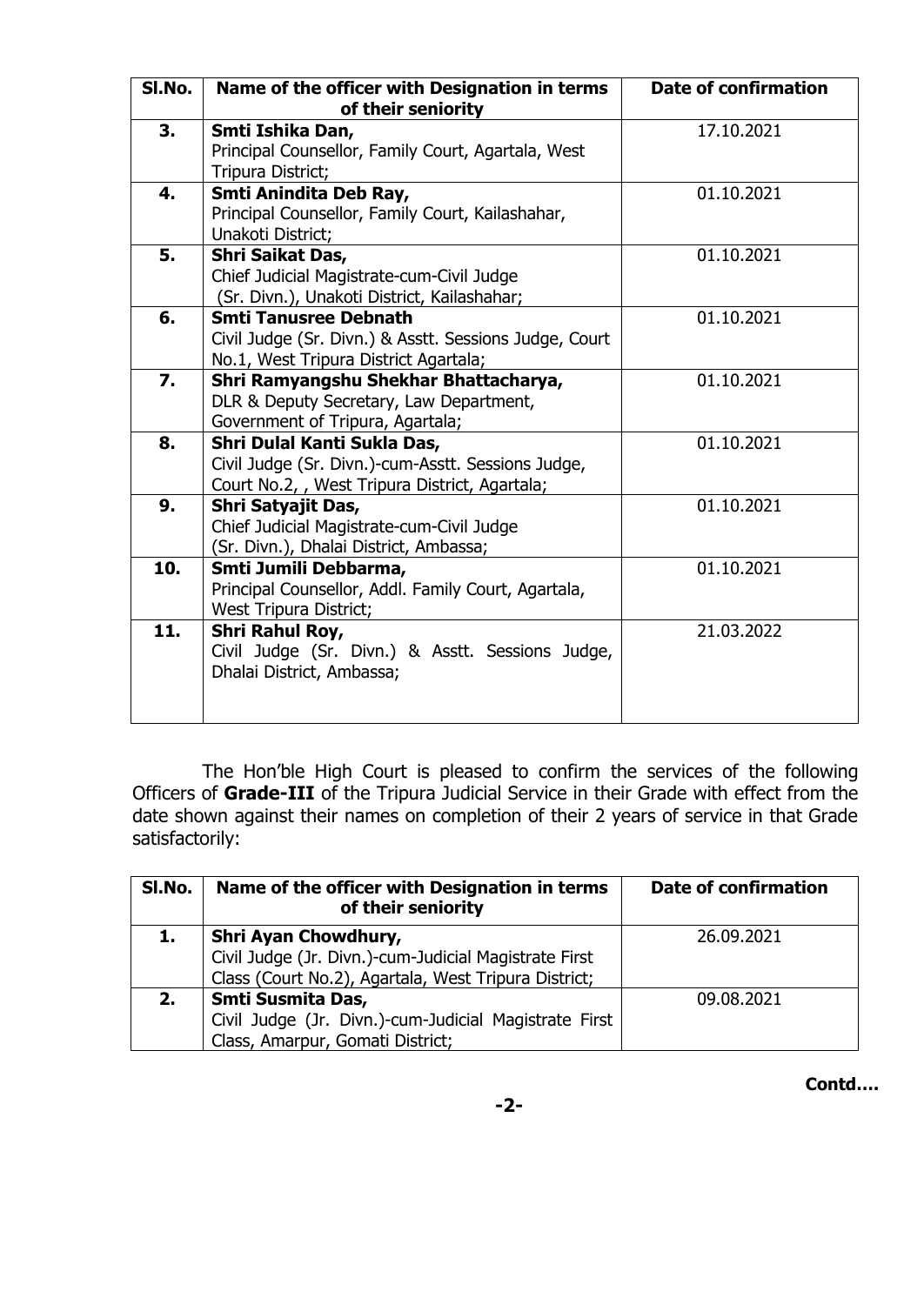| SI.No. | Name of the officer with Designation in terms of<br>their seniority | <b>Date of confirmation</b> |
|--------|---------------------------------------------------------------------|-----------------------------|
| 3.     | Smti Reena Debbarma,                                                | 04.09.2021                  |
|        | Civil Judge (Jr. Divn.)-cum-Judicial Magistrate First               |                             |
|        | Class, Ambassa, Dhalai District;                                    |                             |
| 4.     | Shri Thomas Lalditsaka Darlong,                                     | 04.09.2021                  |
|        | Civil Judge (Jr. Divn.)-cum-Judicial Magistrate First               |                             |
|        | Class, Ganda Twisa, Dhalai District;                                |                             |
| 5.     | Ali Haydar Khan,                                                    | 13.09.2021                  |
|        | Civil Judge (Jr. Divn.)-cum-Judicial Magistrate First               |                             |
|        | Class, Bishalgarh, Sepahijala District;                             |                             |
| 6.     | Smti Aparajita Singha,                                              | 19.09.2021                  |
|        | Judicial Magistrate First Class-cum-Civil Judge (Jr.                |                             |
|        | Divn.)(Court No.6), Agartala, West Tripura District;                |                             |
| 7.     | Shri Aritra Das,                                                    | 28.02.2022                  |
|        | Civil Judge (Jr. Divn.)-cum-Judicial Magistrate First               |                             |
|        | Class, Sabroom, South Tripura District.                             |                             |

#### **Sd/- (D. M. JAMATIA) REGISTRAR GENERAL**

Dated Agartala the 16<sup>th</sup> June, 2022

### **No.F.11 (9)(a)-HC/2022/14359-420 Copy to:**

# 1. The Principal Secretary to Hon'ble the Chief Justice, High Court of Tripura, Agartala;

- 2. The Secretary to Hon'ble Mr. Justice T. Amarnath Goud, Judge, High Court of Tripura, Agartala;
- 3. The Secretary to Hon'ble Mr. Justice A. Lodh, Judge, High Court of Tripura, Agartala;
- 4. The Secretary to Hon'ble Mr. Justice S.G.Chattopadhyay, Judge, High Court of Tripura, Agartala;
- 5. The Director, Tripura Judicial Academy, Agartala;
- 6. The Accountant General, Tripura, Agartala;
- 7. The LR & Secretary, Law Department, Govt. of Tripura, Agartala;
- 8. The Registrar (Vigilance), High Court of Tripura, Agartala;
- 9. The Registrar (Judicial), High Court of Tripura, Agartala;
- 10. **The District & Sessions Judge**, Dhalai District, Ambassa/ North Tripura District, Dharmanagar/ Sepahijala District, Sonamura/ West Tripura District, Agartala/ Gomati District, Udaipur/ South Tripura District, Belonia/ Khowai District, Khowai/ Unakoti District, Kailashahar;
- 11. **The Judge, Family Court,** Khowai, Khowai District/ Agartala, West Tripura District/ Kailashahar, Unakoti District/ Sonamura, Sepahijala District/ Ambassa, Dhalai District/ Dharmanagar, North Tripura District/ Belonia, South Tripura District/ Udaipur, Gomati District;
- 12. The Registrar (Admn. P&M), High Court of Tripura, Agartala;
- 13. The Joint Registrar, High Court of Tripura, Agartala;

 **Contd…**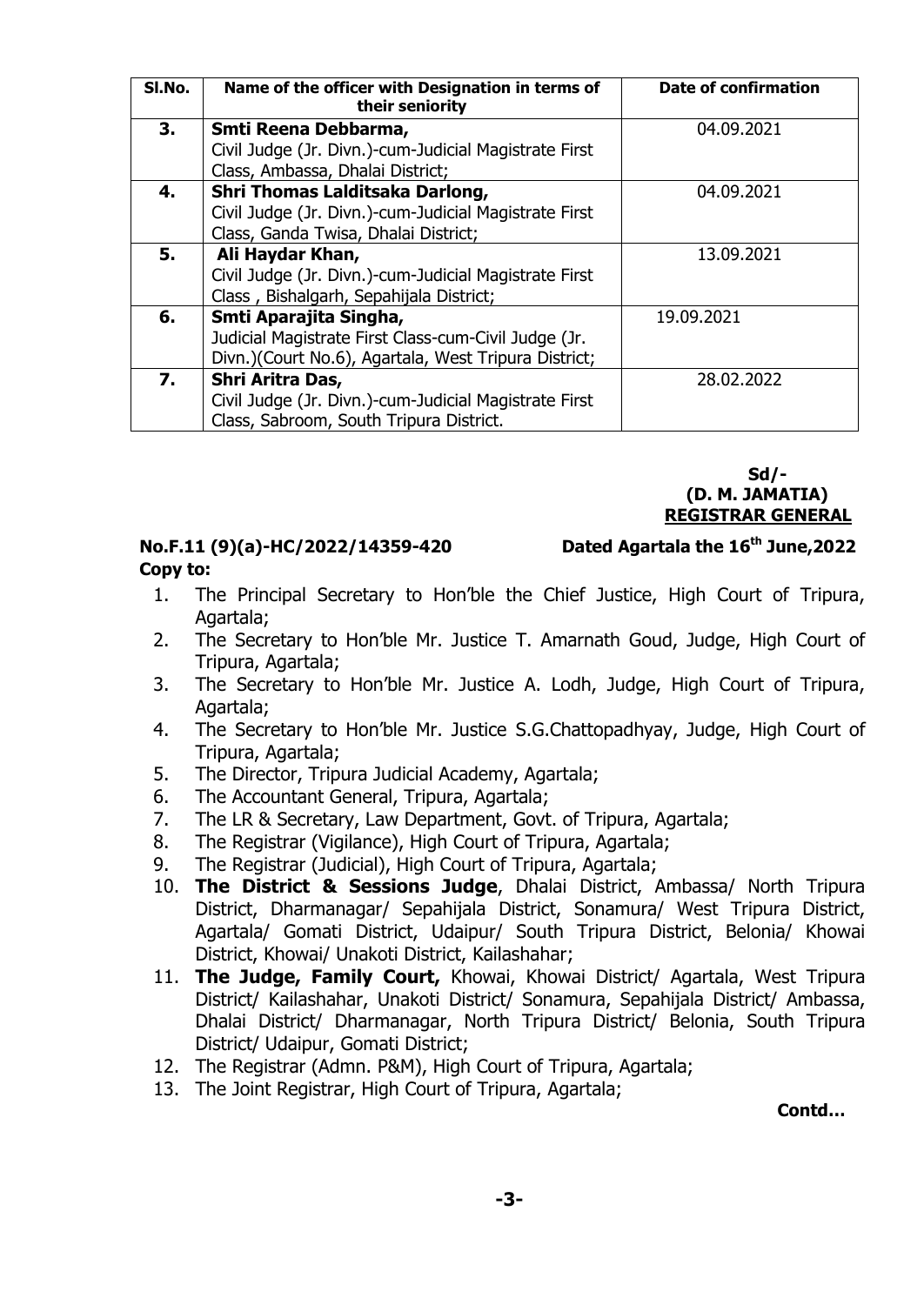- 14. **The Chief Judicial Magistrate-cum-Civil Judge (Sr. Divn.),** Khowai District, Khowai/ West Tripura District, Agartala/ South Tripura District, Belonia/ Gomati District, Udaipur/ Sepahijal District, Sonamura/ North Tripura District, Dharmanagar/ Unakoti District, Kailashahar/ Dhalai District, Ambassa;
- 15. All Deputy Registrars, High Court of Tripura, Agartala;
- 16. The Chief Librarian, High Court of Tripura, Agartala.
- 17. The Private Secretary-I to the Registrar General, High Court of Tripura, Agartala;
- 18. Shri G.Das, Addl. District & Sessins Judge, (Court No.2), West Tripura, Agartala;
- 19. Shri V.P.Debbarma, Addl. Judge, Family Court, Agartala, West Tripura;
- 20. Shri Dhiman Debbarma, Judge, Family Court, Kailashahar, Unakoti District;
- 21. Shri Anshuman Chowdhury, Addl. District & Sessions Judge, Dhalai District, Ambassa;
- 22. Shri Manabendra Debbarma, Addl. District & Sessions Judge, Gomati District, Udaipur;
- 23. Smti Sharmistha Mukherjee, Judge, Family Court, Sonamura, Sepahijala District;
- 24. Shri Ashit Debnath, Addl. District & Sessions Judge, Sepahijala District, Bishalgarh;
- 25. Shri Saamyajyoti Debnath, Chief Judicial Magistrate-cum-Civil Judge (Sr. Divn.), North Tripura Disrtrict, Dharmanagar;
- 26. Smti. Lopamudra Dasgupta, Civil Judge (Sr. Divn.) & Asstt. Sessions Judge, Unakoti District, Kailashahar;
- 27. Smti Ishika Dan, Principal Counsellor, Family Court, Agartala, West Tripura District;
- 28. Smti Anindita Deb Ray, Principal Counsellor, Family Court, Kailashahar, Unakoti District;
- 29. Shri Saikat Das, Chief Judicial Magistrate-cum-Civil Judge (Sr. Divn.), Unakoti District, Kailashahar;
- 30. Smti Tanusree Debnath, Civil Judge (Sr. Divn.) & Asstt. Sessions Judge, Court No.1, West Tripura District, Agartala;
- 31. Shri Ramayangshu Sekhar Bhattacharya, DLR & Deputy Secretary, Law Department, Government of Tripura, Agartala;
- 32. Shri Dulal Kanti Sukla Das, Civil Judge (Sr. Divn.)-cum-Asstt. Sessions Judge, Court No.2, West Tripura District Agartala;
- 33. Shri Satyajit Das, Chief Judicial Magistrate-cum-Civil Judge (Sr. Divn.), Dhalai District, Ambassa;
- 34. Smti Jumili Debbarma, Principal Counsellor, Addl. Family Court, Agartala, West Tripura District;
- 35. Shri Rahul Roy, Civil Judge (Sr. Divn.) & Asstt. Sessions Judge, Ambassa, Dhalai District;
- 36. Shri Ayan Chowdhury, Civil Judge (Jr. Divn.)-cum-Judicial Magistrate First Class, (Court No 2), Agartala, West Tripura;
- 37. Smti Susmita Das, Civil Judge (Jr. Divn.)-cum-Judicial Magistrate First Class, Amarpur, Gomati District;
- 38. Smti Reena Debbarma, Civil Judge (Jr. Divn.)-cum-Judicial Magistrate First Class, Ambassa, Dhalai District;